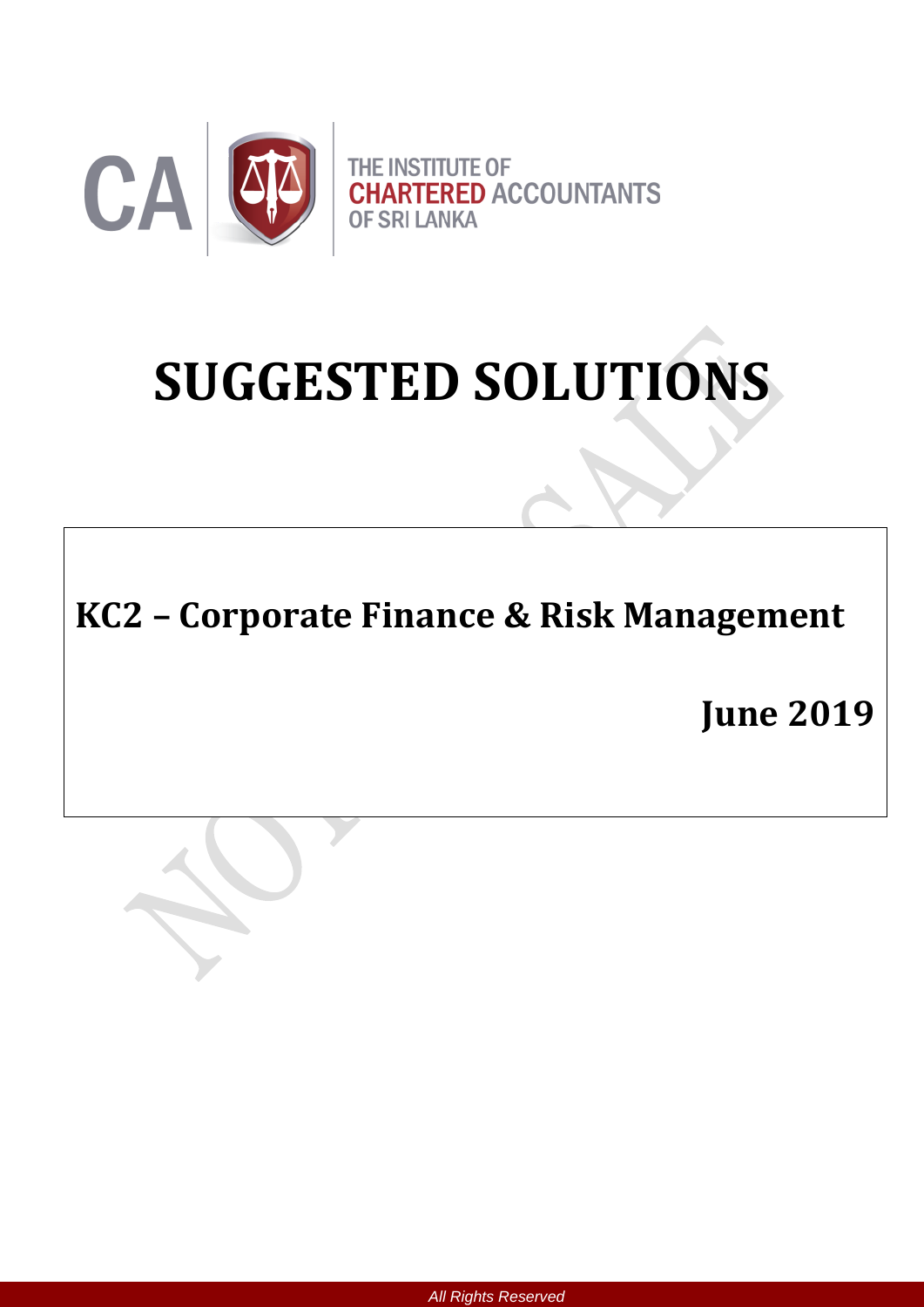# **Answer 01**

|     |                                                                                                                                                                         |                                                                                                                                                                                                                                                                                                                                                   | Relevant Learning Outcome/s: 5.2.1/2.3.4/2.3.5/1.2.1/1.2.2                 |                           |                   |                                                                                                                                                                                                                                            |  |  |
|-----|-------------------------------------------------------------------------------------------------------------------------------------------------------------------------|---------------------------------------------------------------------------------------------------------------------------------------------------------------------------------------------------------------------------------------------------------------------------------------------------------------------------------------------------|----------------------------------------------------------------------------|---------------------------|-------------------|--------------------------------------------------------------------------------------------------------------------------------------------------------------------------------------------------------------------------------------------|--|--|
|     |                                                                                                                                                                         |                                                                                                                                                                                                                                                                                                                                                   | Study text reference: Pages 439-444/162-165/62-70/230-232                  |                           |                   |                                                                                                                                                                                                                                            |  |  |
| (a) | (i)                                                                                                                                                                     | To:<br>Mr. Wijayasekara,<br>Managing director<br>Mahaweli Engineers Company (Pvt) Ltd<br>From: Del consultants<br>Subject: Divestment of 50% stake to Mr. Tan<br>Date: June 2019<br>Dear Sir,<br>With regard to the proposed divestment of a 50% equity stake in MEL, we have<br>valued the company based on the following valuation methodology. |                                                                            |                           |                   |                                                                                                                                                                                                                                            |  |  |
|     |                                                                                                                                                                         | <b>EBITDA</b><br>Equity                                                                                                                                                                                                                                                                                                                           | X10 times multiple<br>Less: Debt (1,500+770)<br>$P/BV$ (2 times)           | Ξ<br>Ξ<br>$=$<br>$=$<br>Ξ |                   | $5 + 200 + 110 =$ Rs. 315 million<br>$Rs. 3,150$ million<br>Rs. (2,270) million<br>Rs. 880 million<br>$700 \times 2$ = Rs. 1,400 million<br>whichever higher<br>The company is valued at Rs. 1,400 million, and the 50% stake is valued at |  |  |
|     | Rs. 700 million.<br>Alternatively,<br>The company is valued at<br>$=$<br>50% stake<br>$=$<br>Ξ                                                                          |                                                                                                                                                                                                                                                                                                                                                   |                                                                            |                           |                   | Rs. 1,400 million<br>Rs. 1,400 million x 24 million<br>24 million shares<br>Rs. 1,400 million                                                                                                                                              |  |  |
|     | (ii)                                                                                                                                                                    | Prior to the proposed fresh issue of shares it is proposed to do a share split of 1 for 1<br>which would increase the number of shares from 12 million to 24 million, where there<br>would be more liquidity in the share for the Wijayasekara family shareholders.                                                                               |                                                                            |                           |                   |                                                                                                                                                                                                                                            |  |  |
|     | (iii)<br>Mr. Tan negotiates the 50% stake at<br>Bank commission 0.25%<br>Total<br>$USD/LKR = 175.1$<br>Funds to be remitted in USD are 3.61 million (USD 3.606 million) |                                                                                                                                                                                                                                                                                                                                                   |                                                                            |                           |                   | Rs. 630 million (700 x 90%)<br>Rs. 1.58 million<br>Rs. 631.58 million                                                                                                                                                                      |  |  |
|     |                                                                                                                                                                         | Alternatively,                                                                                                                                                                                                                                                                                                                                    |                                                                            |                           |                   |                                                                                                                                                                                                                                            |  |  |
|     |                                                                                                                                                                         | Total                                                                                                                                                                                                                                                                                                                                             | Mr. Tan negotiates 50% stake<br>Bank commission 0.25%<br>$USD/LKR = 175.1$ |                           | Ξ<br>$=$<br>$=$   | Rs. 1,260 million (1,400 x 90%)<br>Rs. 3.15 million<br>Rs. 1,263.15 million                                                                                                                                                                |  |  |
|     |                                                                                                                                                                         |                                                                                                                                                                                                                                                                                                                                                   | Funds to be remitted                                                       |                           | $\qquad \qquad =$ | USD 7.214 million                                                                                                                                                                                                                          |  |  |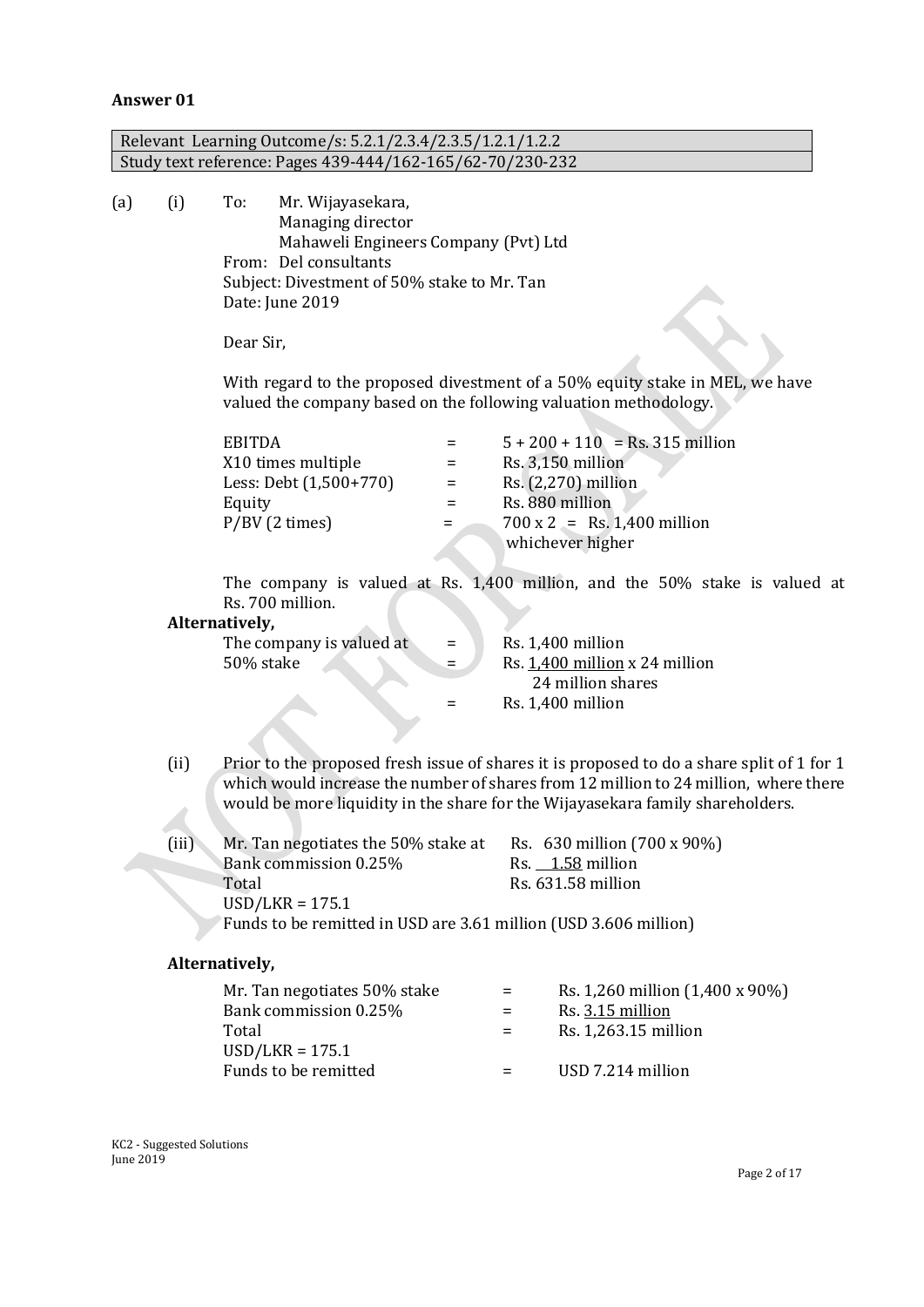|                       | Pre investment shareholding<br>structure |                          | <b>Post investment</b><br>shareholding structure |             |
|-----------------------|------------------------------------------|--------------------------|--------------------------------------------------|-------------|
|                       | No. of shares<br>(million)               | Rs. million              | No. of shares<br>(million)                       | Rs. million |
| Sunath Wijayasekara   | 12.24 (51%)                              | 61.2                     | 12.24 (25.5%)                                    | 61.2        |
| Chandula Wijayasekara | 6.00(25%)                                | 30.0                     | $6.00(12.50\%)$                                  | 30.0        |
| Ruwan Wijayasekara    | 2.88 (12%)                               | 14.4                     | $2.88(6.00\%)$                                   | 14.4        |
| Malith Wijayasekara   | 2.88 (12%)                               | 14.4                     | $2.88(6.00\%)$                                   | 14.4        |
| Mr. Tan               | -                                        | $\overline{\phantom{0}}$ | 24.0 (50%)                                       | 630.0       |
|                       | 24.0 (100%)                              | 120.0                    | 48 (100%)                                        | 750.0       |

## **Alternatively,**

|                       | Post investment shareholding structure |             |  |
|-----------------------|----------------------------------------|-------------|--|
|                       | No. of shares (million)                | Rs. million |  |
| Sunath Wijayasekara   | 12.24 (25.5%)                          | 61.2        |  |
| Chandula Wijayasekara | 6.00 (12.50%)                          | 30          |  |
| Ruwan Wijayasekara    | $2.88(6.00\%)$                         | 14.4        |  |
| Malith Wijayasekara   | $2.88(6.00\%)$                         | 14.4        |  |
| Mr. Tan               | 24.0 (50%)                             | 1,260       |  |
|                       | 48 (100%)                              | 1,380       |  |

(v) The company receives Rs. 630 million and it increases its equity to Rs. 1,330 million and settles its short term loans. Afterwards the remainder of short term loans amount to Rs. 140 million and the long term liabilities remain same at Rs. 1.5 billion. Prior to the restructuring, the company's gearing was at 76.4% and now it has reduced to 53%.

| <b>Debt</b>   | Pre           | <b>Post</b>             |
|---------------|---------------|-------------------------|
| Debt + equity | $1,500 + 770$ | $1,500 + 140$           |
|               | 1,500+770+700 | $1,500 + 140 + 1,430.4$ |
|               | 2,270 x 100   | $1,640 \times 100$      |
|               | 2,970         | 3070.4                  |
|               | 76.4%         | 53%                     |

# SMEL's financial stability has improved

Non-financial factors: the Wijayasekara family will need to maintain cordial relations with Mr. Tan to ensure a smooth transaction and to capitalise on the advancements in Chinese technology. They will not be able to run the business as they used to do earlier.

| <b>Forecasted financials</b>      |                    |  |  |  |
|-----------------------------------|--------------------|--|--|--|
|                                   | <b>Rs. Million</b> |  |  |  |
| Project turnover                  | 2,070              |  |  |  |
| Cost of sales                     | 1,437.4            |  |  |  |
| Gross profit                      | 632.6              |  |  |  |
| Less: Administrative expenses     | (156.6)            |  |  |  |
| Depreciation                      | (99.0)             |  |  |  |
| Selling and distribution expenses | (103.5)            |  |  |  |

KC2 - Suggested Solutions June 2019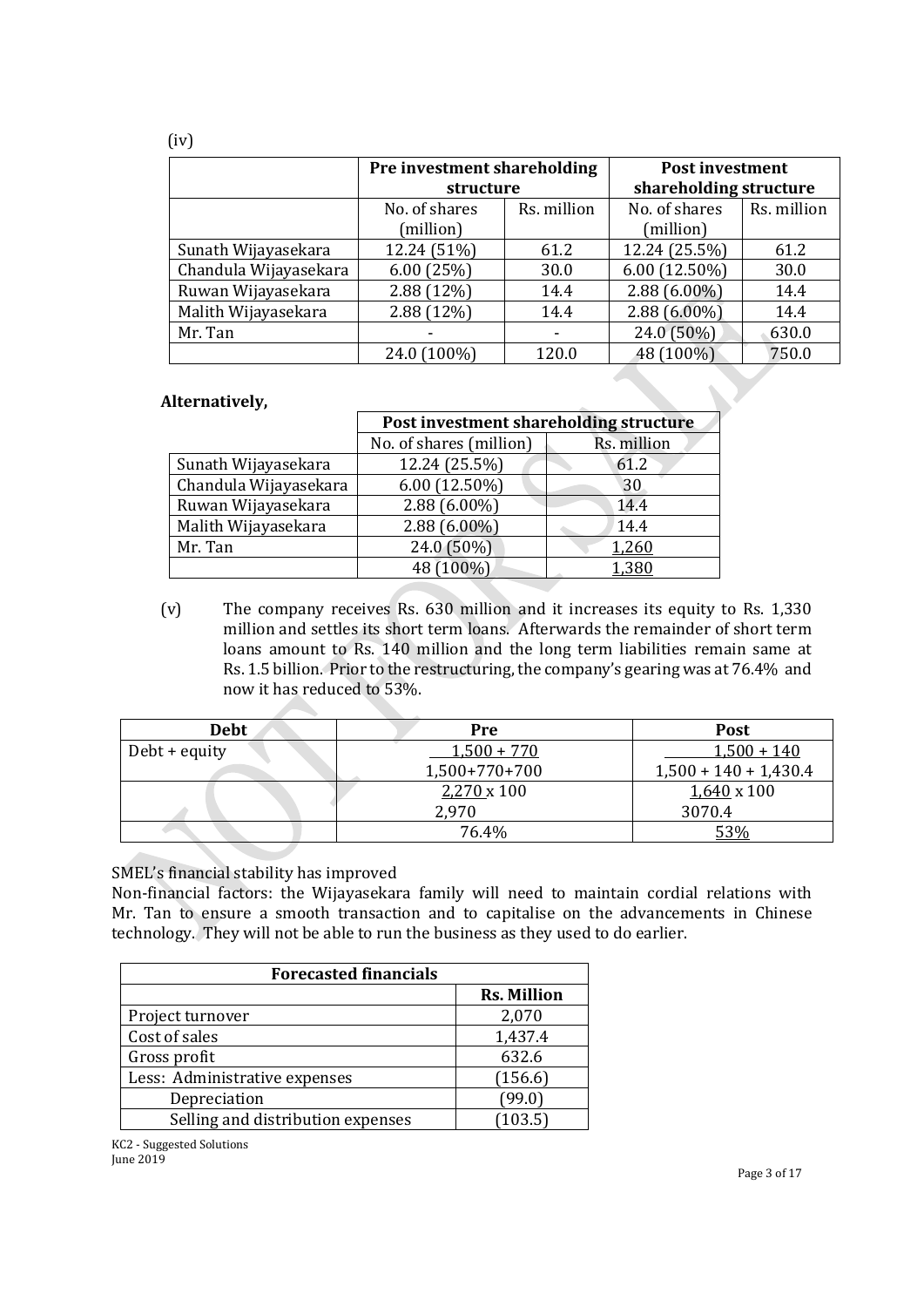| Finance cost                                   | 134.0 |
|------------------------------------------------|-------|
| $(1,500 \text{ X } 8\% + 140 \text{ X } 10\%)$ |       |
| Profit before tax                              | 139.5 |
| Tax at 28%                                     |       |
| Profit after tax                               |       |

| 50% share of profit | $=$ | Rs. 50.2 million   |
|---------------------|-----|--------------------|
| Investment          |     | Rs. 631.58 million |
| ROI                 |     | $= 7.95\%$         |

**Alternatively,** one could assume the finance cost to be Rs. 80.8 million (1,010 \* 8%). Accordingly, the profit after tax would be: Rs. 138.7 million.

| 50% share of profit: 138.7 x 0.5 | $=$ | Rs. 69.35 million    |
|----------------------------------|-----|----------------------|
| Investment                       | $=$ | Rs. 1,263.15 million |
| <b>ROI</b>                       |     | 5.49%                |

|     |                 | <b>Post investment</b>        |                                 |  |
|-----|-----------------|-------------------------------|---------------------------------|--|
|     | Pre             | If Rs. 630 million is infused | If Rs. 1,260 million is infused |  |
| D/E | $= 1,500 + 770$ | <u>1,640</u>                  | 1,010                           |  |
|     | 700             | 1,430.4                       | 2,098.7                         |  |
|     |                 |                               | $(700+1,260+138.7)$             |  |
|     | $= 3.24$        | 1.146                         | 0.48                            |  |

(b) Risk has two components.

Unsystematic risk:

Which is unique to individual securities, which is diversifiable if a large number of securities are combined to form a diversified portfolio, where the unique risks of individual securities in a portfolio cancel out each other.

E.g.: Workers declare a strike in company A.

R&D expert leaves company B Company C losses a big contract

Systematic risk:

Risk which cannot be reduced through diversification. This is also called market risk.

E.g.: Government changes interest rate policy/infrastructure policy, Corporate tax rate is increased. Government obtains a high loan from a country



Systematic risk

No. of securities in a portfolio **(Total: 25 marks)**

KC2 - Suggested Solutions June 2019

Page 4 of 17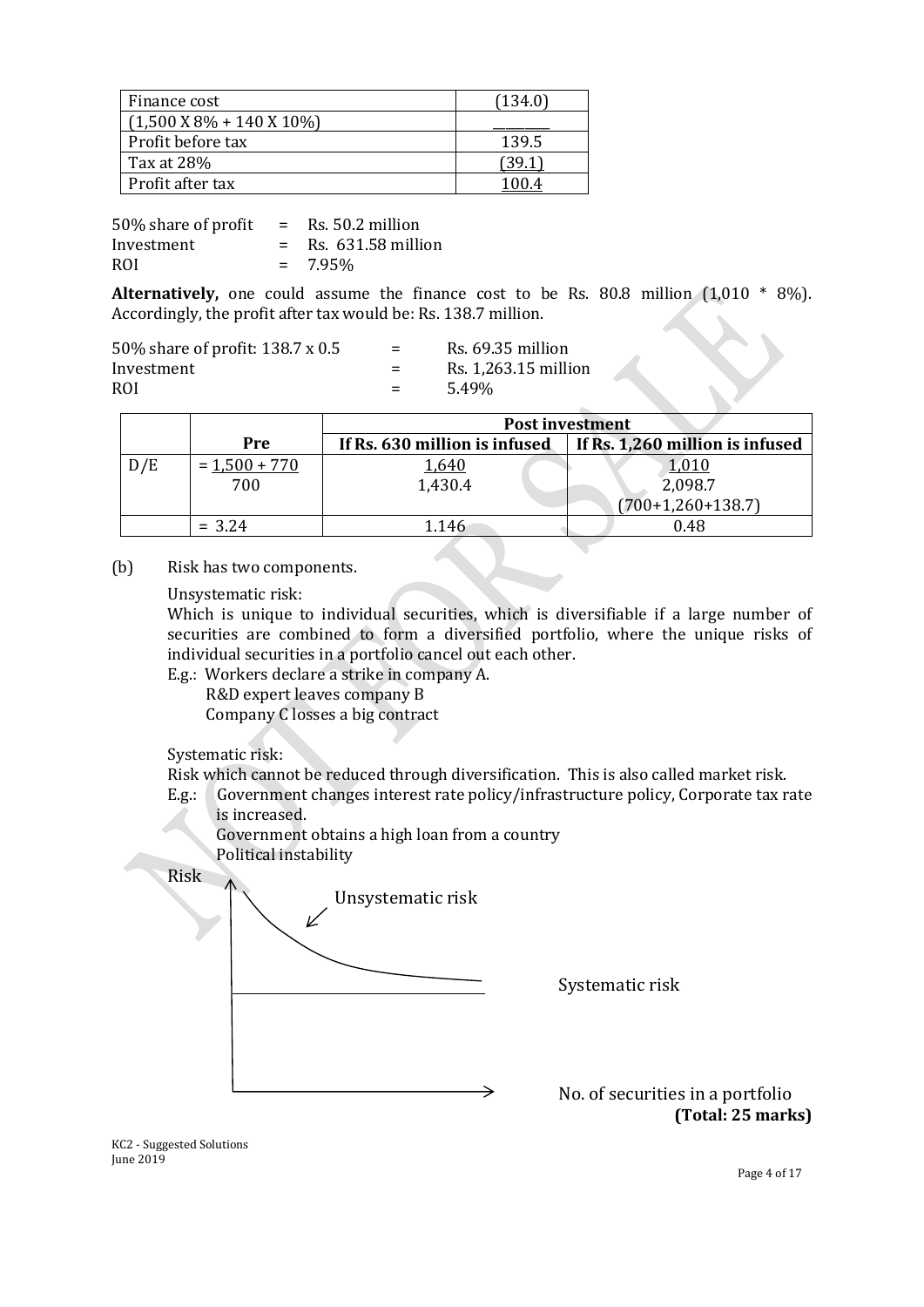## **Answer 02**

| Relevant Learning Outcome/s: 6.2.1/6.2.2/1.1.1/1.1.2             |  |
|------------------------------------------------------------------|--|
| Study text reference: Pages 630-634/634-644/667/668/671/704/4-25 |  |

(a)

A summary is tabulated below for consideration. Some are pure forward market strategies while some are hybrid strategies.

The following 4 options can be considered.

Option 1: Accept Rwanda order and receive proceeds in RWF in 2 months.

Option 2: Accept Rwanda order and receive proceeds in USD in 3 months.

Option 3: Accept French order and receive proceeds in Euro in 3 months.

Option 4: Obtain an equivalent loan in USD in today's terms and convert proceeds to GBP and earn interest.

| Options                                                                                                       | Total proceeds in<br>3 months (GBP) |
|---------------------------------------------------------------------------------------------------------------|-------------------------------------|
| Option 1: Accept Rwanda order and receive proceeds in RWF in 2<br>months.                                     | 216,652                             |
| Option 2: Accept Rwanda order and receive proceeds in USD in 3 months.                                        | 215,753                             |
| Option 3: Accept French order and receive proceeds in Euro in 3 months.                                       | 215,703                             |
| Option 4: Obtain an equivalent loan in USD in today's terms and convert<br>proceeds to GBP and earn interest. | 214,954                             |

# **Accordingly the Option 1 is the most beneficial option from a quantitative analysis.**

#### **Option 1**

Accept Rwanda order and receive proceeds in RWF in 2 months. 250,000 EURO x 1,007.88 = 251,970,000 RWF 251,970,000 RWF/1,166.89 = 215,932.95 GBP We need to consider 1 month interest income in GBP also for comparison purposes. One month interest = 720 GBP Total position at the end of the  $3^{rd}$  month = 216,652 (215,932.75 + 720)

#### **Option 2**

Accept Rwanda order and receive proceeds in USD in 3 months. 279,853 USD /1.2971 = 215,753 GBP

# **Option 3**

Accept French order and receive proceeds in Euro in 3 months.

250,000 EURO /1.159 = 215,703 GBP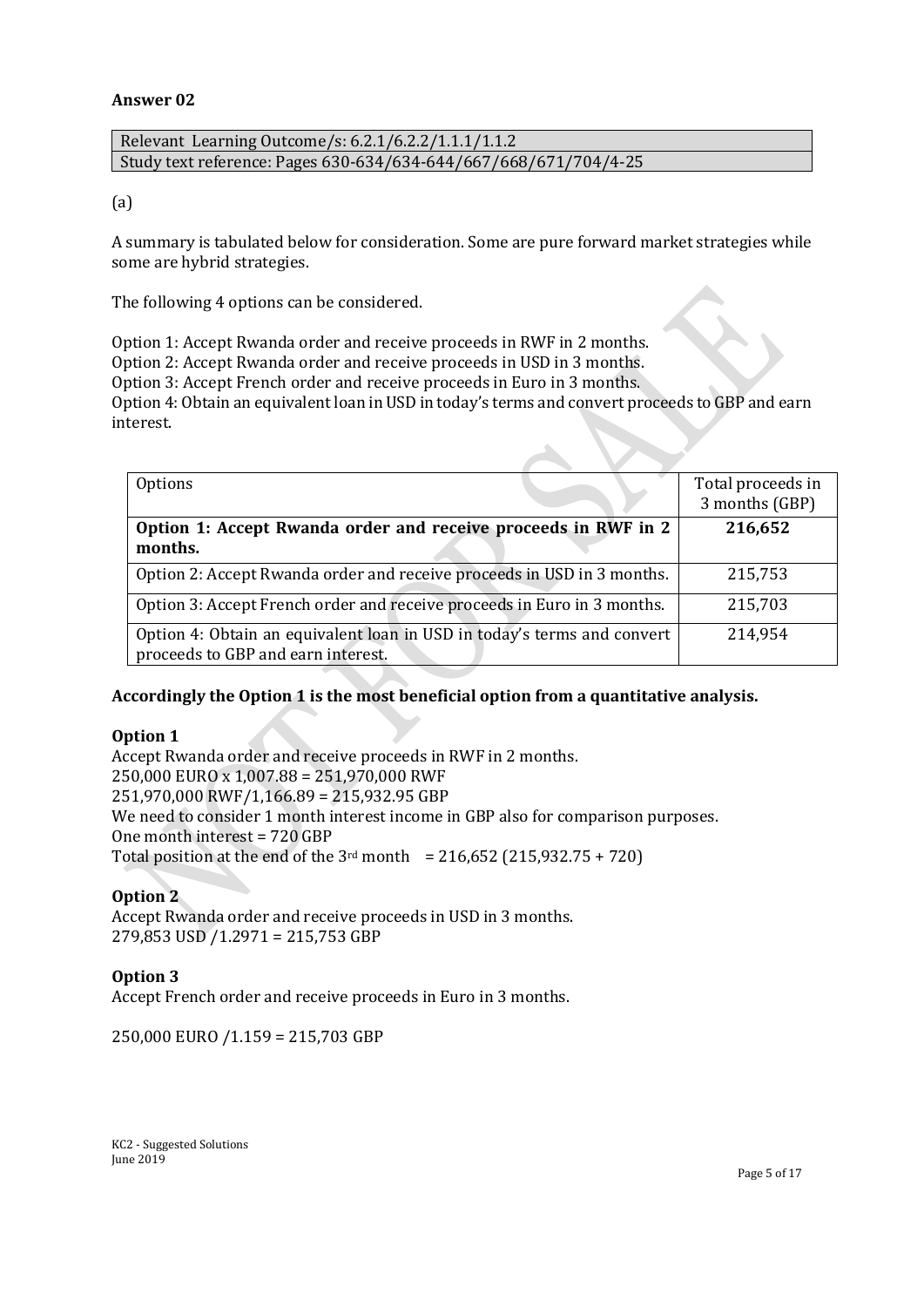# **Option 4**

HCH may borrow USD 279,853 under 5% borrowing cost per annum and settle the full amount, in three months once the money is received.

How much to borrow is calculated as given below.

276,398 USD X 5%/4 months = 3,455 interest (276,398+3,455 = 279,853) Therefore the amount to borrow would be = USD 276,398. Convert the proceeds to GBP =276,398 USD/1.2987 = 212,826 GBP When placing GBP 212, 826 on a deposit, the interest applicable would be: GBP 212, 826 \* 4% /4 months = 2,128 GBP Total value (GBP) = 212, 826 + 2,128 = 214,954 GBP

- (b) The potential benefits that HCH group could gain through a swap arrangement is summarised below. Two types of swap arrangements can be considered namely Interest rate swaps and Currency swaps.
	- 1. HCH has obtained a large long term foreign currency loan in GBP terms. This is assumed to be in line with long term interest rates in the market. In the event HCH's short term operational cash flows are correlated with short term cash flows then an interest rate swap is a great opportunity for them to swap with a company who has the opposite position. BHCH's presence in the UK would be a great opportunity for them to find the correct partner and arrange the same.
	- 2. Similarly, the interest costs for foreign currency in Sri Lanka are assumed to be higher than that a UK firm could borrow in the UK. BHCH-UK is a great advantage for HCH. They should check the possibility of obtaining the required loan at a lower interest rate being a company operating in the UK and transfer the required funds to HCH. Swap arrangement could be used in a situation of this nature.
	- 3. The LKR has been volatile against the GBP in the recent past and we may assume the same for the recent period. If the assumption is valid, a currency swap is a way that HCH may mitigate foreign exchange exposure.
- (c) Shareholder value maximisation is more of a monitory measure to assess the success of the management of a company. While stakeholder value maximisation provides a wide spectrum, it has its own weaknesses in assessing the success of a firm.

The management team may use various techniques to boost short-term earnings and shareholder earnings of a firm with the help of various inappropriate techniques at the cost of a firms' goodwill. For example: Miscalculated tax, illegal business.

Accordingly any inappropriate corporate governance practices would damage the firm's goodwill and hamper long term earnings.

Therefore the planned earnings boost, for the coming year would not necessarily mean that the management is on track.

Therefore the management of BHCH-UK should look at maximising the firm's value rather than simply looking at shareholder value maximisation. The areas to consider in addition to shareholder value maximisation are:

- 01. Building up the firm's goodwill
- 02. Employee development
- 03. Customer vendor relationship management
- 04. Meeting social responsibility
- 05. Implementation and operation of proper corporate governance
- 06. Environmental friendly business model

**(Total: 25 marks)**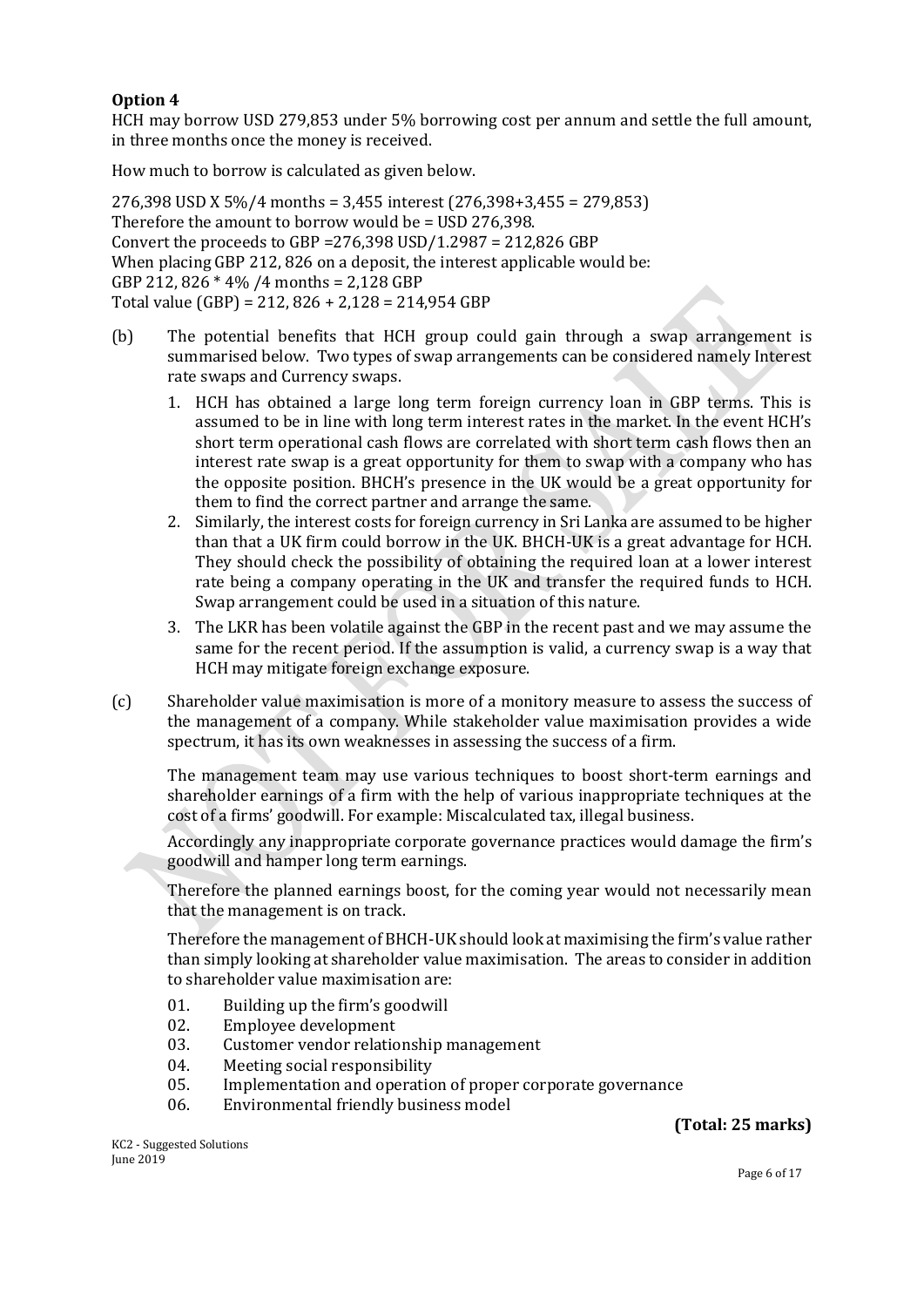#### **Answer 03**

Relevant Learning Outcome/s: 5.2.1/2.3.5/2.3.3/2.3.4/2.4/4.1.2/5.2.4/3.1.3 Study text reference: Pages 452/164/230-231/234/242/171-190/374-376/327-339/519- 526/292-299

(a) The asset-based valuation indicates that the company has reported a net asset value of Rs. 8.5 billion after allowing for any value reductions.

Therefore this value can be considered as the bear minimum value (refer Working 1).

David Scott's share value is calculated as given below after considering his portion of equity.

Net assets value of Rs. 8.5 billion x David Scott's share of 36% = Rs. 3.07 billion

Free cash flow based valuation reports a value of Rs. 35.5 billion after allowing for a 50% value reduction.

(Refer workings 2 to 5)

David Scottis supposed to receive Rs. 12.7 billion as his share of equity even after allowing for a 50% discounting (refer Working 6).

#### **Conclusion:**

Accordingly the range can be set between Rs. 3 billion (asset-based) and Rs. 12.7 billion.

Most likely it is going to be quite close to Rs. 12.7 billion rather than Rs. 3 billion as the share valuation should represent market values.

# **Commenting on the opinion of the finance director:**

In addition it's clear that internal funding would not be an option as the company has no adequate asset base to meet this payment. In other words the total asset base of the company is estimated at Rs. 8.5 billion whereas the share buyback requires Rs. 12.7 billion.

Hence the finance director's opinion seems to be correct.

#### **Working 1**

| <b>Net asset-based valuation</b> | 2019            |
|----------------------------------|-----------------|
|                                  | <b>Rs. '000</b> |
| Total assets                     | 19,563,203      |
| Less: Overvalued assets (8%)     | 1,565,056       |
| Total liabilities                | 9,466,971       |
| Net assets                       | 8,531,176       |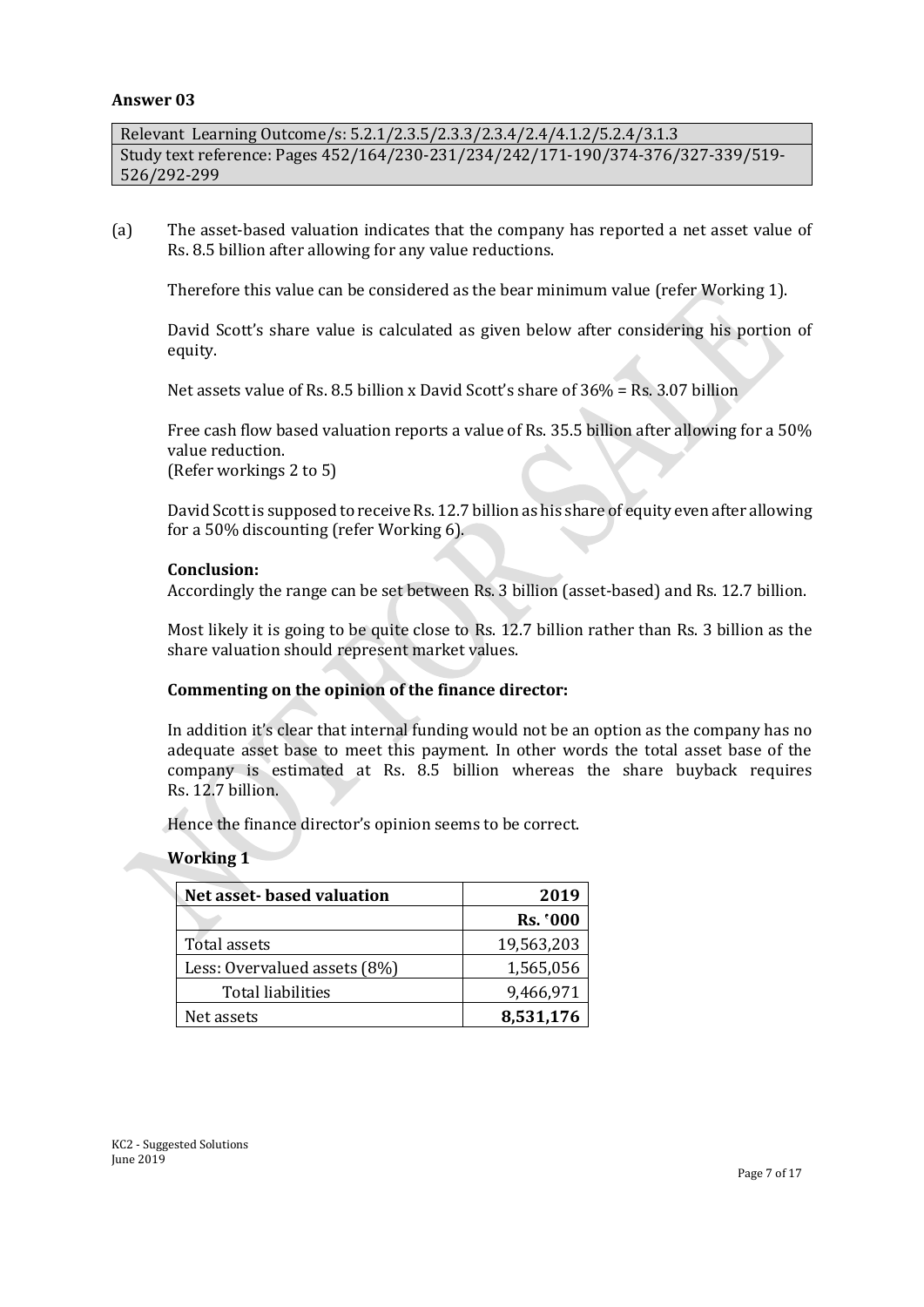# **Working 2**

# **Calculation of WACC**

# **Calculation of Beta**

| $\mathbf{1}$ | <b>Asset Beta</b>                  | Ξ   | Levered Beta                                |
|--------------|------------------------------------|-----|---------------------------------------------|
|              |                                    |     | $(1+(1-t)x(total debt/equity))$             |
|              | Peer company Beta                  | Ξ   | 0.89                                        |
|              | Debt-equity ratio                  | Ξ   | 0.666666667                                 |
|              |                                    | $=$ | 0.89                                        |
|              |                                    | $=$ | $1+0.72 * 0.67$                             |
|              |                                    | $=$ | 0.89                                        |
|              |                                    | $=$ | 1.4824                                      |
|              |                                    | $=$ | 0.600377766                                 |
|              |                                    |     |                                             |
| 2.           | Own company's debt to equity ratio |     |                                             |
|              | Equity                             | Ξ   | 10,096,232                                  |
|              | Debt                               | Ξ   | 1,150,525                                   |
|              | Debt/Equity                        | $=$ | 11%                                         |
|              | Own company levered Beta           | $=$ | $0.600377766 \times (1+0.72 \times 0.11)$   |
|              |                                    | Ξ   | 0.647927685                                 |
|              |                                    |     |                                             |
| 3.           | Own company cost of equity         |     |                                             |
|              | Cost of equity                     | Ξ   | Risk free rate + Beta factor * Risk premium |
|              |                                    | =   | $11\% + 0.65 * 5\%$                         |
|              |                                    | $=$ | 14.24%                                      |
|              |                                    | $=$ | 14%                                         |
|              |                                    |     |                                             |
| 4.           | <b>Cost of debt</b>                |     |                                             |
|              | Cost of debt before tax            | $=$ | 8%                                          |
|              | Cost of debt after tax             | Ξ   | 5.80%                                       |
|              | Round up                           | $=$ | 6%                                          |
|              |                                    |     |                                             |
|              |                                    |     |                                             |
| 5.           | <b>WACC</b>                        |     |                                             |

# 5. **WACC**

|        | Rs.        | Cost | $\frac{0}{0}$ | Cost  |
|--------|------------|------|---------------|-------|
| Equity | 10,096,232 | 14%  | 89.8%         | 12.6% |
| Debt   | 1,150,525  | 6%   | 10.2%         | 0.6%  |
|        | 11,246,757 |      |               | 13.2% |
|        |            |      |               |       |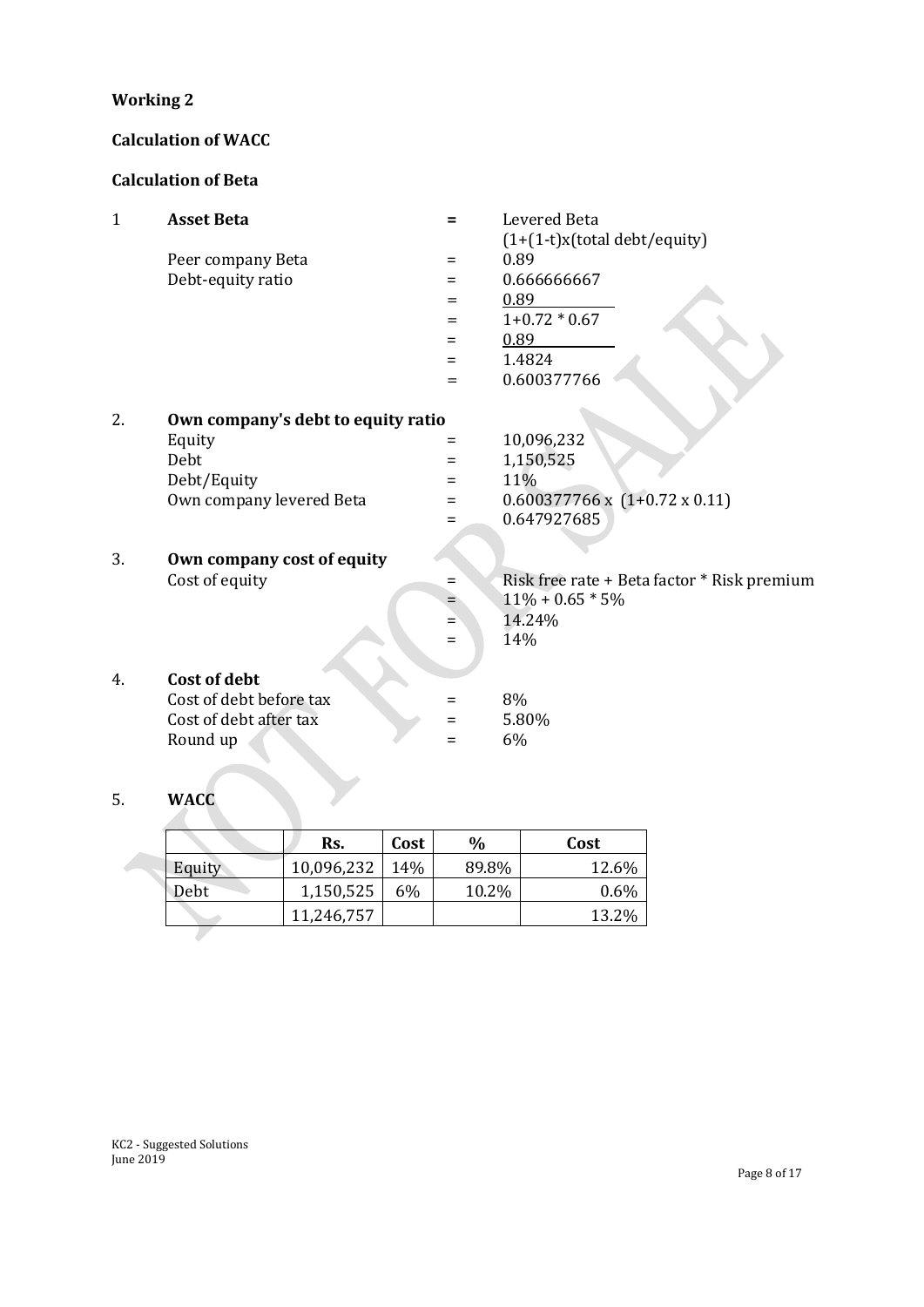# **Working 3**

| Year                                       | 2019/20       | 2020/21        | 2021/22        | 2022/23        | 2023/24        | 2024/25                            |
|--------------------------------------------|---------------|----------------|----------------|----------------|----------------|------------------------------------|
|                                            |               |                |                | <b>Rs.'000</b> |                |                                    |
| <b>Gross profit</b>                        | 7,233,018     | 8,833,070      | 10,726,630     | 12,977,724     | 15,665,183     |                                    |
| Other operating income                     | 1,625,833     | 1,715,253.39   | 1,818,168.60   | 1,936,349.56   | 2,071,894.02   |                                    |
| Selling and distribution expenses          | (1,761,180)   | (1,858,044.90) | (1,969,527.59) | (2,097,546.89) | (2,244,375.17) |                                    |
| Administrative expenses                    | (1,487,434)   | (1,569,243.08) | (1,663,397.67) | (1,771,518.51) | (1,895,524.81) |                                    |
| Other operating expenses                   | (797, 833)    | (841, 713.82)  | (892, 216.64)  | (950, 210.73)  | (1,016,725.48) |                                    |
| Operating profit before interest and taxes | 4,812,403     | 6,279,322      | 8,019,657      | 10,094,797     | 12,580,452     |                                    |
| Finance cost                               |               |                |                |                |                |                                    |
| Finance income                             | 110,163       | 116,221.81     | 123,195.12     | 131,202.80     | 140,386.99     |                                    |
| <b>EBIT</b>                                | 4,922,566     | 6,395,543      | 8,142,852      | 10,226,000     | 12,720,839     |                                    |
| Depreciation                               | 500,000       | 500,000        | 500,000        | 500,000        | 500,000        |                                    |
| Capital expenditure                        | (425,000)     | (175,000)      |                |                |                |                                    |
| Changes in working capital                 | (125,000)     | (110,000)      | (75,000)       | (52,000)       | (42,000)       |                                    |
| Income tax payment                         | (1, 443, 721) | (1,883,796)    | (2,405,897)    | (3,028,439)    | (3,774,135)    |                                    |
| Free cash flows                            | 3,428,845     | 4,726,747      | 6,161,955      | 7,645,561      | 9,404,703      | 96,868,441.84<br>(Refer Working 4) |
| Discounting factor at WACC 13%             | 0.885         | 0.783          | 0.693          | 0.613          | 0.543          | 0.543                              |
| <b>PV</b>                                  | 3,034,376     | 3,701,736      | 4,270,544      | 4,689,166      | 5,104,496      | 52,576,309                         |
| PV of the company                          | 73,376,627    |                |                |                |                |                                    |

KC2 - Suggested Solutions June 2019

 $\overline{\phantom{a}}$ 

Page 9 of 17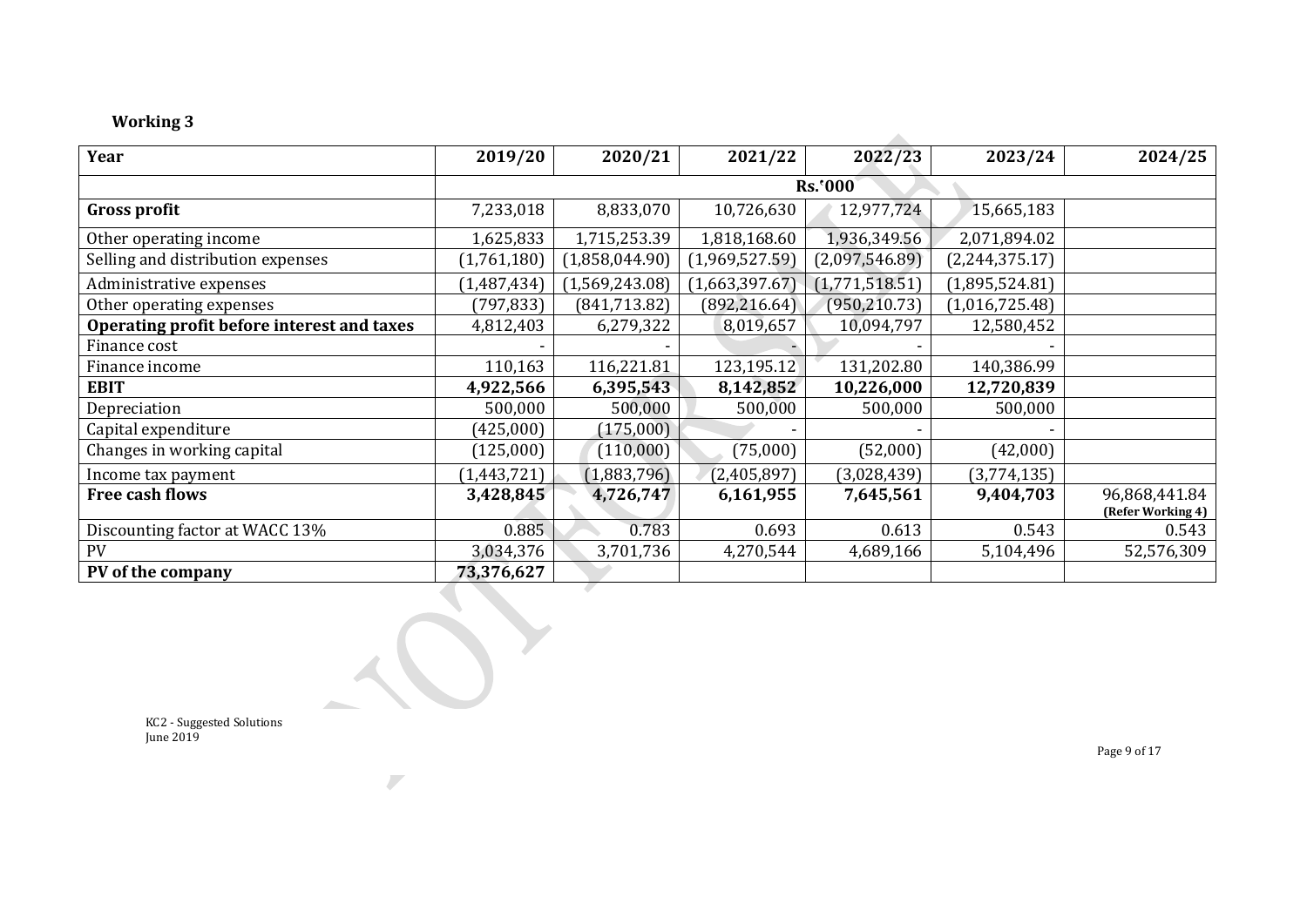| Discounting factor calculation |      |       |       |        |       |       |       |  |
|--------------------------------|------|-------|-------|--------|-------|-------|-------|--|
|                                | 113% |       |       |        |       |       |       |  |
| Discounting factor at<br>13%   |      |       |       |        |       |       |       |  |
| Year                           |      |       |       | റ<br>Ĵ |       |       | b.    |  |
| DF                             |      | 0.885 | 0.783 | 0.693  | 0.613 | 0.543 | 0.480 |  |

# **Working 4**

| <b>Terminal value calculation</b> | <b>Rs.'000</b> |
|-----------------------------------|----------------|
| 2023/24 Free cash flows           | 9,404,703      |
| 2024/25 Free cash flows           | 9,686,844      |
| Formula                           | $D1/r-g$       |
| D1                                | 9,686,844      |
| r                                 | 13%            |
| g                                 | 3%             |
| r-g                               | 10%            |
| PV                                | 96,868,441.84  |

# **Working 5**

| Free cash flow based valuation              |                |
|---------------------------------------------|----------------|
|                                             | <b>Rs.'000</b> |
| Valuation based on free cash flows          | 73,376,627     |
| 50% discounting                             | 36,688,314     |
|                                             | 36,688,314     |
| Less: Interest bearing loans and borrowings | 1,150,525      |
| Value attributable for equity               | 35,537,788     |

# **Working 6**

|                |      | <b>Value (Rs.'000)</b> |
|----------------|------|------------------------|
| David Scott    | 36%  | 12,793,604             |
| Kamal Fernando | 8%   | 2,843,023              |
| Harain         | 25%  | 8,884,447              |
| Jacky          | 20%  | 7,107,557              |
| Yamuna         | 11%  | 3,909,157              |
|                | 100% | 35,537,788             |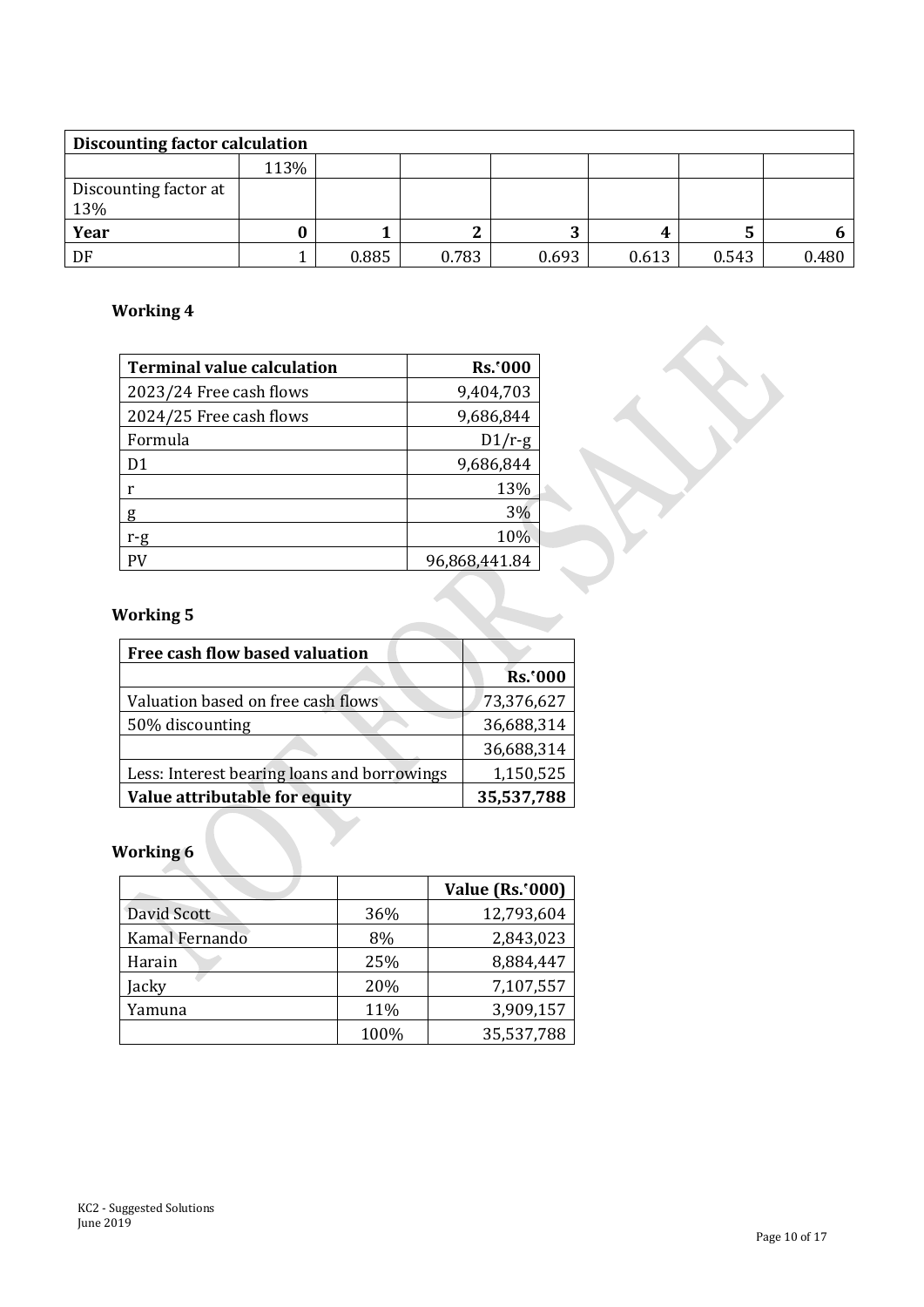# **Alternatively, Based on the assumption that finance income does not form part of operating profit**

|                                            | 2019/20       | 2020/21     | 2021/22        | 2022/23     | 2023/24       | 2024/25    |
|--------------------------------------------|---------------|-------------|----------------|-------------|---------------|------------|
|                                            |               |             | <b>Rs.'000</b> |             |               |            |
| Gross profit                               | 7,233,018     | 8,833,070   | 10,726,630     | 12,977,724  | 15,665,183    |            |
| Other operating income                     | 1,625,833     | 1,715,253   | 1,818,169      | 1,936,350   | 2,071,894     |            |
| Selling and distribution expenses          | (1,761,181)   | (1,858,046) | (1,969,528)    | (2,097,548) | (2, 244, 376) |            |
| Administrative expenses                    | (1,487,434)   | (1,569,243) | (1,663,398)    | (1,771,519) | (1,895,525)   |            |
| Other operating expenses                   | (797, 833)    | (841,714)   | (892, 217)     | (950, 211)  | (1,016,726)   |            |
| Operating profit before interest and taxes | 4,812,403     | 6,279,321   | 8,019,656      | 10,094,796  | 12,580,451    |            |
| <b>EBIT</b>                                | 4,812,403     | 6,279,321   | 8,019,656      | 10,094,796  | 12,580,451    |            |
| Depreciation                               | 500,000       | 500,000     | 500,000        | 500,000     | 500,000       |            |
| Capital expenditure                        | (425,000)     | (175,000)   |                |             | $\sim$        |            |
| Changes in working capital                 | (125,000)     | (110,000)   | (75,000)       | (52,000)    | (42,000)      |            |
| Income tax payment                         | (1, 443, 721) | (1,883,796) | (2,405,897)    | (3,028,439) | (3,774,135)   |            |
| Free cash flows                            | 3,318,682     | 4,610,524   | 6,038,759      | 7,514,357   | 9,264,315     | 95,422,445 |
| Discounting factor at WACC 13%             | 0.885         | 0.783       | 0.693          | 0.613       | 0.543         | 0.543      |
| <b>PV</b>                                  | 2,937,033     | 3,610,041   | 4,185,163      | 4,608,696   | 5,028,299     | 51,791,480 |
| PV of the company                          | 72,160,712    |             |                |             |               |            |

| <b>Computation of the terminal value</b> |  |              |
|------------------------------------------|--|--------------|
| 2023/24 cash flows                       |  | 9,264,315    |
| 2024/25 cash flows                       |  | 9,542,244.53 |
| <b>Terminal value</b>                    |  | 95,422,445   |

KC2 - Suggested Solutions June 2019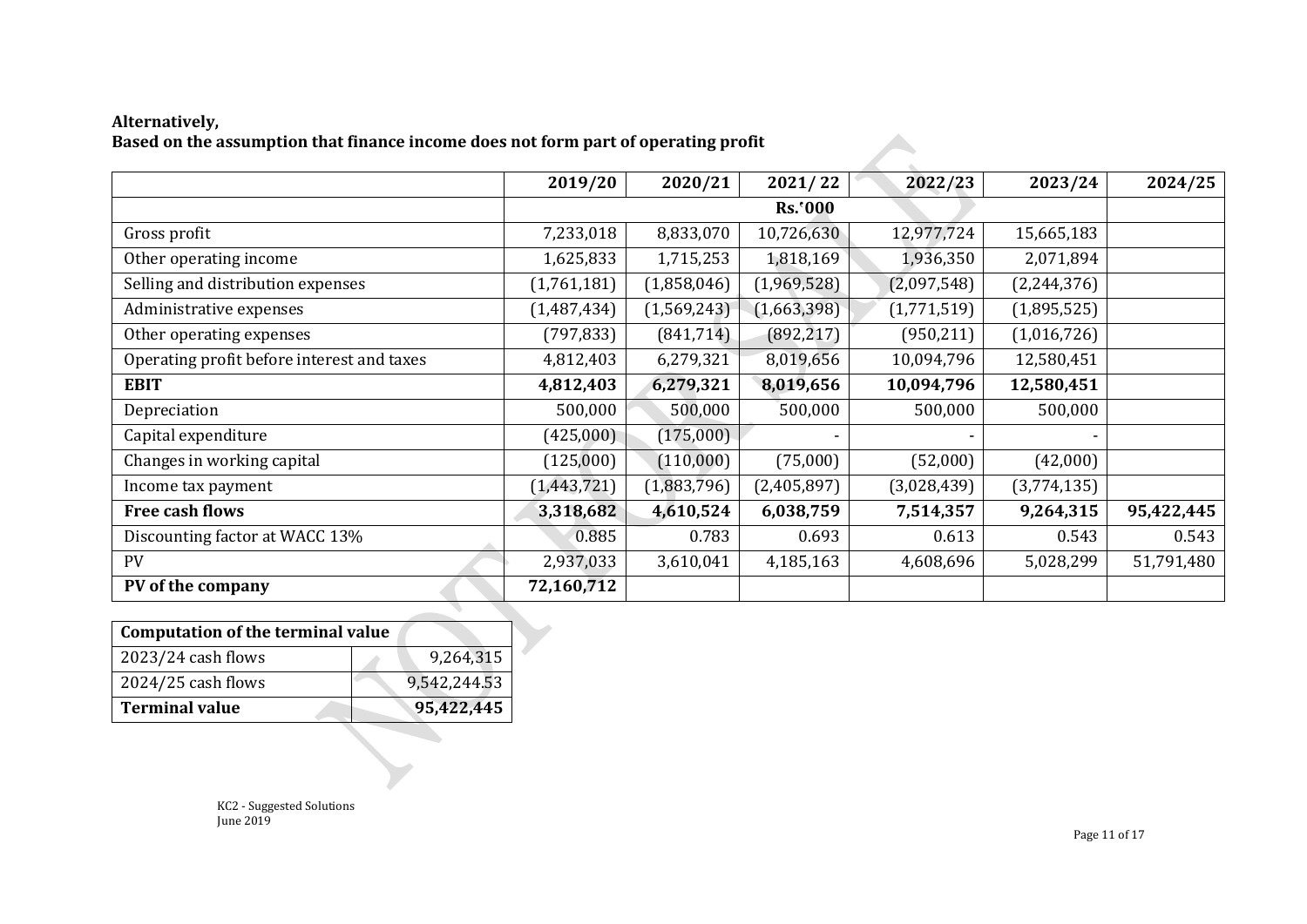(b) Share buy back is an option used by many companies with multiple purposes but one should look at a share buy back option with clear objectives to avoid negative impacts. We can look at each of the facts discussed and actions proposed to see whether the company will maximise shareholder wealth in an attempt to buy back as many shares as possible.

# **Important fact: The research team positively predicted that CBC shares will be overvalued in coming years due to promotor profiles and political affiliations in addition to market potential.**

This is a clear sign that the company should not go ahead with a share buy back as it could result in the dilution of the value of the company.

A company buying [overvalued](https://www.investopedia.com/terms/o/overvalued.asp) stock is destroying shareholder value and would be better off by paying that cash out as [dividends](https://www.investopedia.com/terms/d/dividend.asp), so that shareholders can invest it more effectively.

A company should go ahead with the share buy back only with undervalued shares as they know for a fact that the market value of a share is not a correct representation of the company's value and it would be beneficial for existing shareholders in the event undervalued shares are repurchased.

Therefore the company should avoid a share buy back in the event the shares are overvalued by the market.

# *1. Debt finance will be used heavily in order to fund a share buy back in coming years*

Managers, have a tendency to assume that their companies' shares are undervalued regardless of the price. Another reason for taking on debt finance to fund a share buy back would be more efficient because interest on debt is tax deductible, unlike dividends. However, debt has to be repaid at some time. Therefore it should be carefully decided after realising the fact that what gets a company into financial difficulties is not lack of profits, but lack of cash.

As per the action agreed, debt would be used for this purpose. Using debt heavily would raise the WACC and would dilute shareholder value.

Therefore a healthy level of debt should be agreed before raising funds for a share buy back.

# *2. Key executive employees will be rewarded with shares as a method of compensation*

As per the proposal the executives would get their compensation in the form of [stock options.](https://www.investopedia.com/terms/s/stockoption.asp) Accordingly buy backs are a convenient way for executives to maximise their own wealth and a way for them to maintain their individual wealth rather than shareholder wealth.

Some executives may even be tempted to pursue share buy backs to boost the [share price](https://www.investopedia.com/ask/answers/061615/how-companys-share-price-determined.asp) in the [short term](https://www.investopedia.com/terms/s/shortterm.asp) and then sell their shares.

The company should not get into a trap as executives are the key personnel who would provide necessary information to the board of directors to make the decision on a share buy back. Therefore due care is important in executing share buy backs together with an executive share rewarding mechanism.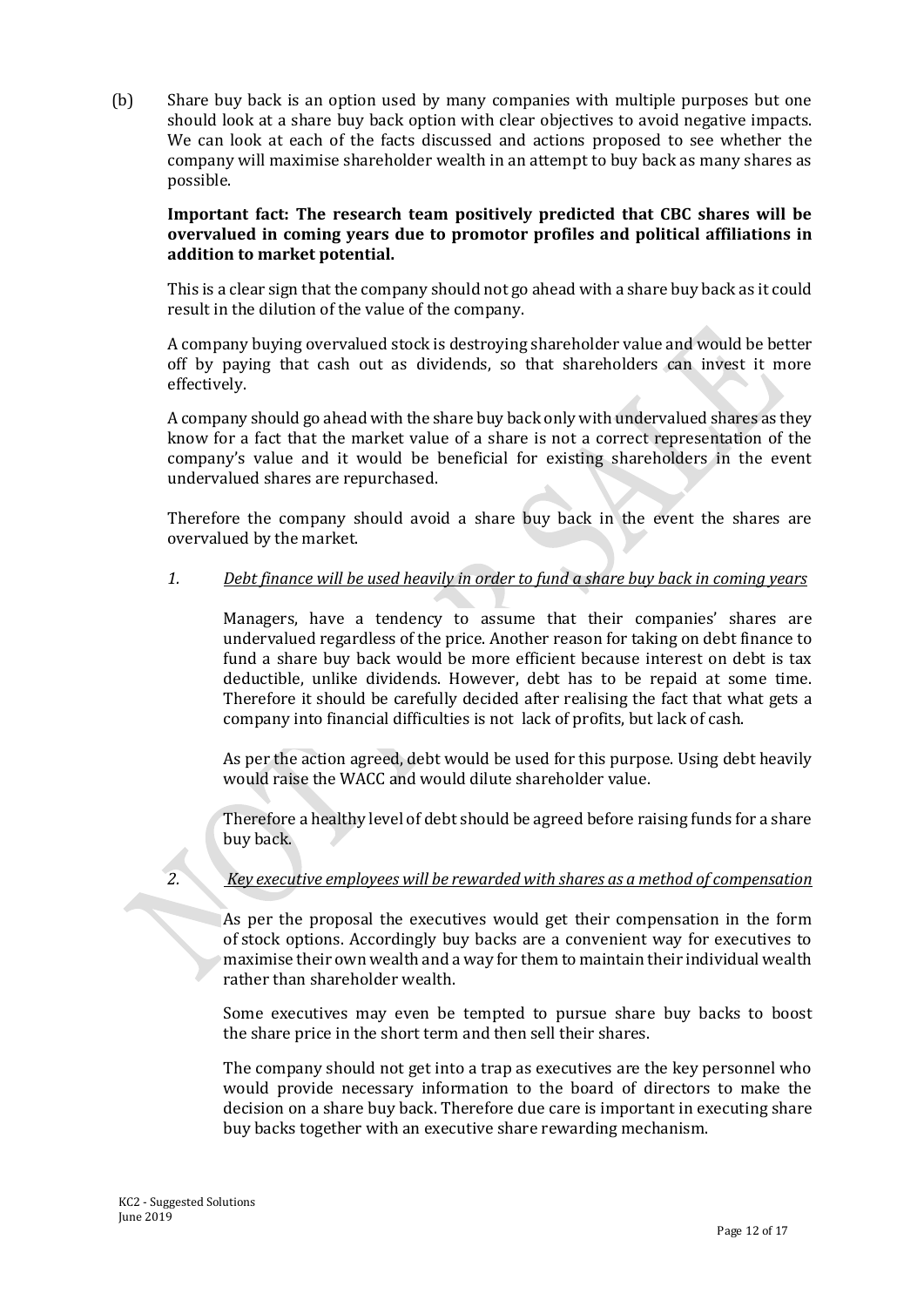*3. High priority should be placed on share buy back over large new projects or expansions owing to the reason that we should not go behind new projects when we have our own shares in the market to buy back. It is meaningless to accept additional risks by accepting new projects,* mentioned the Chairman.

This is not an acceptable argument to admit at all as it contradicts with financial management principles. The company should never pursue overvalued company share buy backs in the event profitable new projects are available due to the following:

- 01. Overvalued share buy back reduces shareholder wealth and
- 02. Company would face a large opportunity cost if a profitable project is forgone.

*To comment on chairman's viewpoint of going behind new projects with large risk instead of buying back own shares with calculated risk seems to be incorrect as* the positive NPV takes into consideration all the risks involved and discounted accordingly. Hence talking of risks involved again does not make much sense.

(c)

(i)

# **Working 7**

# **Option 02: Merger arrangement**

| Exchange Rate 1 MVR = Rs.                  | 12       | 12.47  | 12.95             | 13.45  | 13.98  | 14.52  | 15.08  |
|--------------------------------------------|----------|--------|-------------------|--------|--------|--------|--------|
| <b>Investment Schedule</b>                 | Year 0   | Year 1 | Year <sub>2</sub> | Year 3 | Year 4 | Year 5 | Year 6 |
| Flows<br>(MVR)<br>Cash<br>Free<br>million) | $\theta$ | 14.57  | 15.70             | 16.59  | 22.27  | 23.47  | 31.47  |
| CBC Portion (50% & 40%)<br>(MVR million)   |          | 7.29   | 7.85              | 8.30   | 11.14  | 11.74  | 12.59  |
| Remittance tax (10%)                       |          | (0.73) | (0.79)            | (0.83) | (1.11) | (1.17) | (1.26) |
| Net proceeds (MVR million)                 |          | 6.56   | 7.07              | 7.47   | 10.02  | 10.56  | 11.33  |
| Equivalent LKR (Rs. million)               |          | 82     | 91                | 100    | 140    | 153    | 171    |
| Loan given (Rs. million)                   | (480)    | 89.78  | 93.24             | 96.84  | 100.66 | 104.54 |        |
| Terminal value (Rs. million)               |          |        |                   |        |        |        | 1,381  |
| Net proceeds (Rs. million)                 | (480)    | 171.54 | 184.73            | 197.25 | 240.76 | 257.90 | 1,552  |
| Discounting factor (18%)                   | 1        | 0.847  | 0.718             | 0.609  | 0.516  | 0.437  | 0.370  |
|                                            | (480.00) | 145.38 | 132.67            | 120.05 | 124.18 | 112.73 | 574    |
| NPV (Rs. million)                          | 729      | 1      |                   |        |        |        |        |

| <b>Terminal value</b>        |        |
|------------------------------|--------|
| Year 6 FCFs                  | 171    |
| Year 7 FCFs                  | 179.55 |
| R                            | 18%    |
| G                            | 5%     |
| Terminal value (Rs. million) | 1,381  |

KC2 - Suggested Solutions June 2019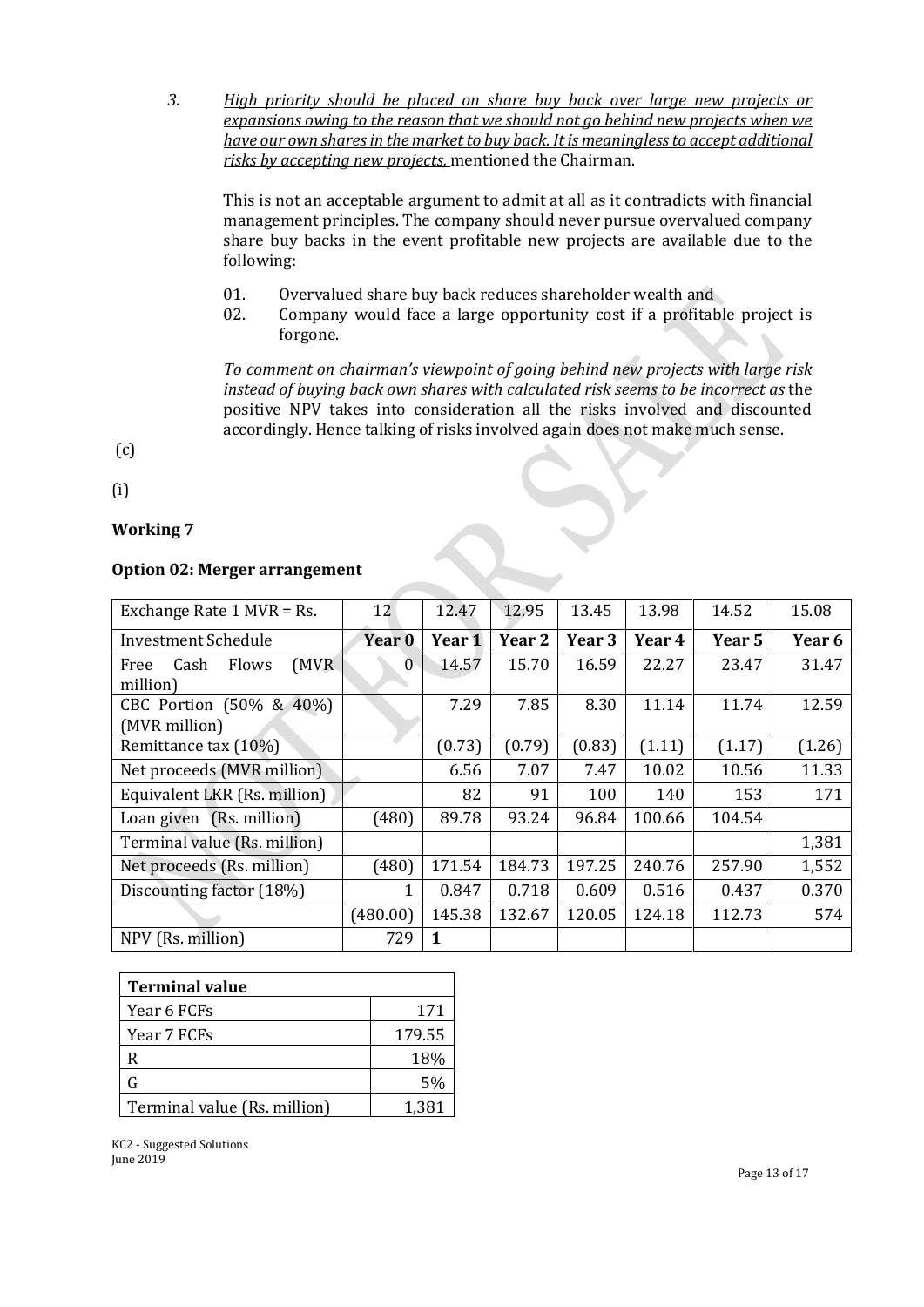| Loan proceeds |     | Rate  | <b>Proceeds</b><br>without<br>tax | <b>Proceeds</b><br>with tax |
|---------------|-----|-------|-----------------------------------|-----------------------------|
| Year 0        | -40 | 12    | (480.0)                           |                             |
| Year 1        | 8   | 12.47 | 99.8                              | 89.78                       |
| Year 2        | 8   | 12.95 | 103.6                             | 93.24                       |
| Year 3        | 8   | 13.45 | 107.6                             | 96.84                       |
| Year 4        | 8   | 13.98 | 111.8                             | 100.66                      |
| Year 5        | 8   | 14.52 | 116.2                             | 104.54                      |
| Year 6        |     | 15.08 |                                   |                             |

# **Qualitative factors to be considered:**

The above conclusion is purely based on arithmetical calculations, based on a few assumptions**.** Therefore the final outcome may not end up positive for the company if any of the assumptions used in the calculations are invalid. Therefore a qualitative analysis is important as much as the NPV calculation.

Given below are some factors to be considered.

- 01. **Cultural misfit in the merger** It has been historically proven that successfully blending two organisational cultures is the hardest element to overcome in a merger. The revenue and EBIT have been calculated on the assumption that both companies will merge without any issues but any mismatch in culture would hamper the productivity and turn to be unsuccessful. The said risk is larger given the situation that two parties are from two different countries who share different set of cultural aspects.
- 02. The second most important area to clear before making a call to go ahead with the project is to validate the acceptability of EBIT figures presented by the assistant accountant. For example the EBIT reported in the first year has increased to MVR 21 million at the end of year 5. How is this possible? When all free cash flows are withdrawn by two parties. Two questions to raise would be:
	- (a) What makes the business growth as much as 163% when all FCFs are taken out from the business without being re-invested. (21- 8/8)
	- (b) How did the company find money for working capital requirements and expenses of capital nature?
- 03. **Terminal value is based on optimistic assumptions–** This has been the most important or largest figure in deriving a healthy NPV. But the acceptability level of such a figure is doubtful due to the following reasons.
	- (a) Terminal value has been calculated based on the optimistic EBIT figures as explained above.
	- (b) A 163% business growth is not acceptable, as organic growth, unless new investment is introduced (in the absence of retained earnings).
- KC2 Suggested Solutions June 2019 04. **Incorrect terminal value calculation**: Most importantly the terminal value calculation seems to be incorrect as the assistant accountant has assumed that the depreciation which is added back is applicable into the indefinite future in the NPV calculation.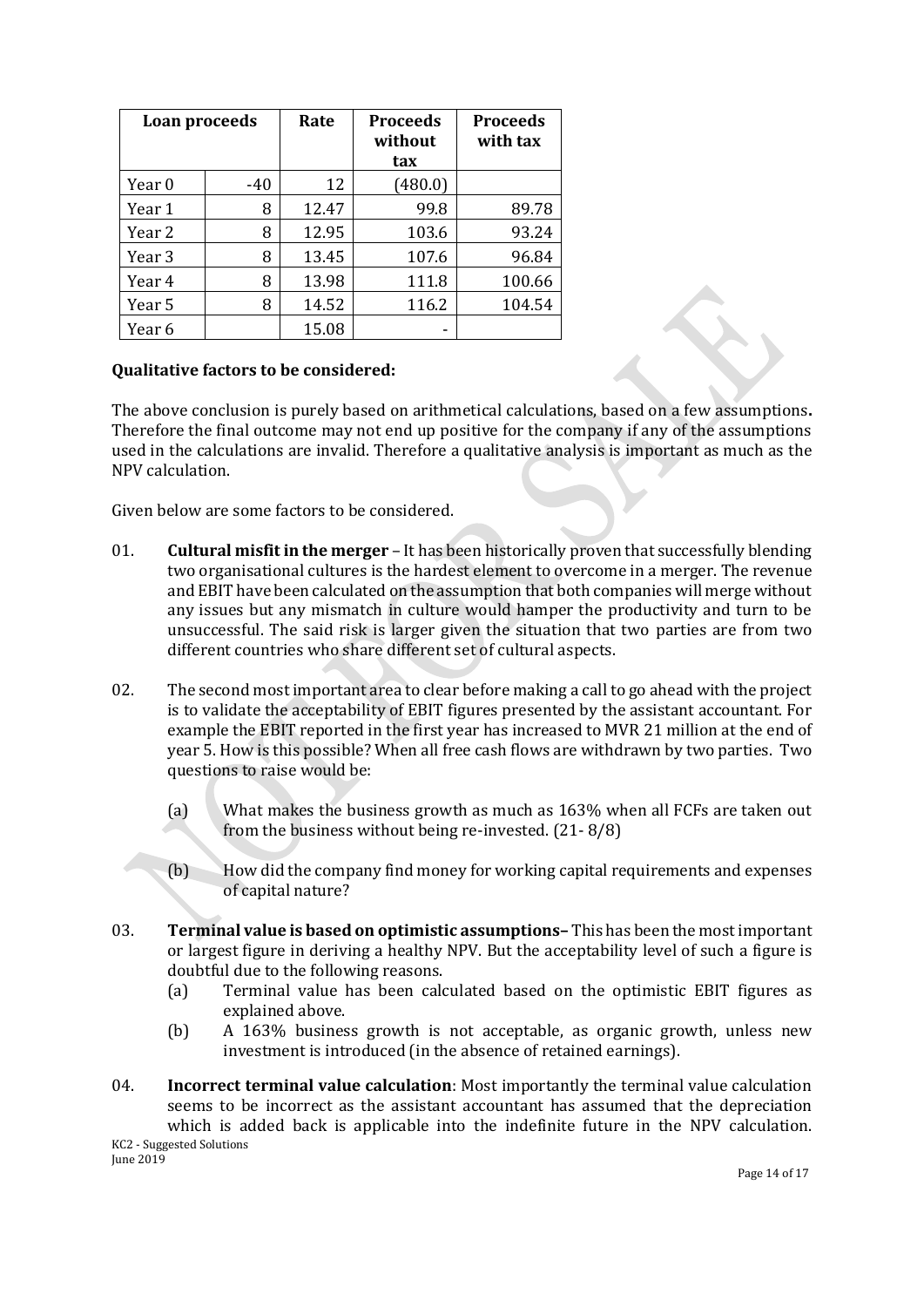However the maximum depreciation which would be added back is possible only up to 12 years (200/16.67). Therefore the terminal value calculation is incorrect and needs reassessment.

- 05. **Tax adjustments**: There are two areas to consider with respect to tax adjustments.
	- a) The accountant has assumed that a 15% corporate tax rate would continue in the future. Any sizable change to the tax rate would change the picture drastically. This can be considered as important due to the reason that a 15% corporate tax rate is a small percentage when compared to Asian countries.
	- b) The tax on EBIT has been calculated using a flat rate of 15% which needs revalidation as the depreciation allowance has not gone into the project and the total impact comes to MVR 200 million. Hence, the revalidation is quite important.
- (ii) There are two options available to CBC.
	- 01. Dissolution of the existing operation and remit the money to Sri Lanka. Given below is a NPV calculation which ends up with Rs. 694 million. Refer Working 8 for detailed calculations.

## **Working 8**

# **Option 01: Disposal of Maldives operations and remitting the money to Sri Lanka**

| Exchange rate 1MVR=LKR             | 12.    | 12.47              | 12.95  |
|------------------------------------|--------|--------------------|--------|
|                                    | Year 0 | Year 1             | Year 2 |
|                                    |        | <b>MVR</b> million |        |
| Net realisable value of investment |        | 73.00              |        |
| Less: Remittance tax (10%)         |        | (7.30)             |        |
| Net proceeds                       |        | 65.70              |        |
| Equivalent LKR (Rs. million)       |        | 819.02             |        |
| Discounting factor                 |        | 0.847              |        |
| PV (Rs. million)                   |        | 694                |        |
| <b>NPV</b> (Rs. million)           |        | 694                |        |

# **Option 02: Merger arrangement with a Maldivian leading beverage company and receive annual payments**

This option would require CBC to transfer the net assets together with the employees with a further MVR 40 million as an interest-free loan to secure better returns for the money already invested in the business. This option would result in a positive NPV of Rs. 729 million. (Refer Working 7)

#### Conclusion:

Based on the above calculations the recommended option is to merge with the Maldivian company and carry out operations. The merger generates an incremental NPV of Rs. 35 million (Rs. 729 million – Rs. 694 million)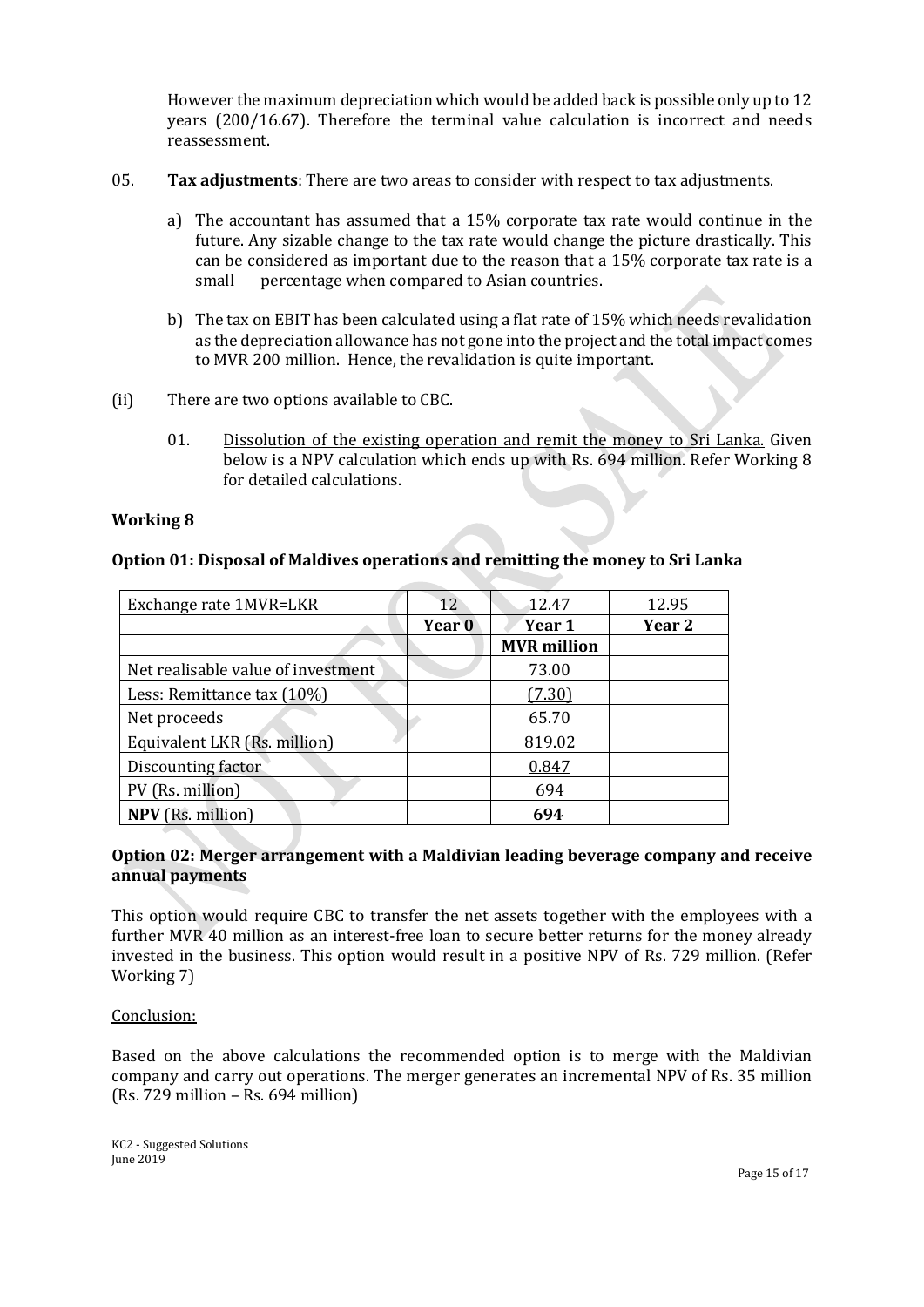(d) Irrespective of the fact that it's a listed company or otherwise, the simple rule applies in declaring dividends. That is if the company cannot make at least the market return, the earnings should be distributed as dividends simply due to the reason that the shareholder may be in a better position to gain greater returns.

Hence cannot agree with the CEO's viewpoint that the initiation of a dividend policy is not necessary as the shareholders have the option to *sell their shares and convert capital gains to dividends.* However, retained earnings should be re-invested only if profitable opportunities are available.

In addition, in the case of a listed company, there are additional factors to be aware of. Hence the management should consider such factors and make the right choice. There is no rule that a listed company should always initiate a healthy dividend policy and maintain a healthy dividend payout. It's about shareholder value maximisation. The Chairman's viewpoint is also valid to some extent.

Given below are some highlights.

01 **Shareholder profile**: If the new shareholders are going to be institutions or risk averse investors who wish to receive regular steady income, then the company may have to consider them and decide on a reasonable dividend distribution method to keep them invested.

In contrast, if the shareholders are mainly risk takers then earnings can be reinvested without any dividend what so ever but yet with a condition that the company can give them a better return than the market.

Therefore CBC will have to gain a thorough understanding about future investor profiles before making a decision on this.

02. **Growth stage of the company**: The historical research indicates that dividend policy of a company is linked to the stage of life time of the company and investors are patient enough to wait for dividends if the company is at its early stage with potential for higher growth.

For example: Tech companies would hardly distribute dividends at its early stage but yet investors would invest knowing the future earning possibilities.

CBC could make a call after analysing the growth stage of the company.

03. **Peer comparison**: Peer company analysis would also give some guidelines as the company may not want to be seen totally different from the other players in the market.

**(Total: 50 marks)**